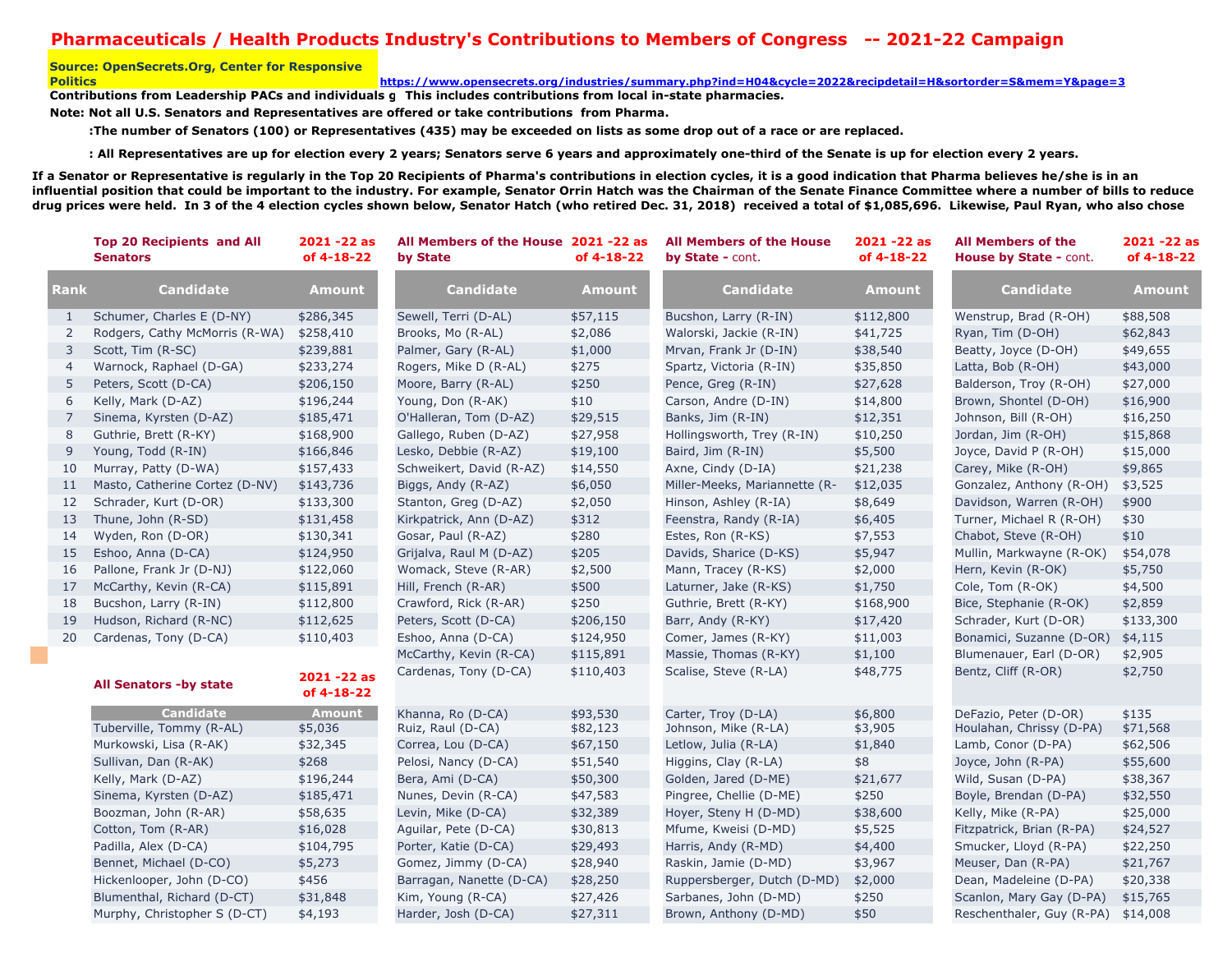| Rank | <b>Candidate</b>               | <b>Amount</b> | <b>Candidate</b>                      | <b>Amount</b> | <b>Candidate</b>           | <b>Amount</b> | Candidate                          | <b>Amount</b> |
|------|--------------------------------|---------------|---------------------------------------|---------------|----------------------------|---------------|------------------------------------|---------------|
|      | Carper, Tom (D-DE)             | \$68,600      | Panetta, Jimmy (D-CA)                 | \$26,475      | Clark, Katherine (D-MA)    | \$85,630      | Cartwright, Matt (D-PA)            | \$12,432      |
|      | Coons, Chris (D-DE)            | \$35,003      | Sanchez, Linda (D-CA)                 | \$25,000      | Auchincloss, Jake (D-MA)   | \$73,875      | Evans, Dwight (D-PA)               | \$4,795       |
|      | Rubio, Marco (R-FL)            | \$109,316     | Thompson, Mike (D-CA)                 | \$22,766      | Neal, Richard E (D-MA)     | \$49,500      | Thompson, Glenn (R-PA)             | \$4,510       |
|      | Scott, Rick (R-FL)             | \$763         | Schiff, Adam (D-CA)                   | \$20,337      | Trahan, Lori (D-MA)        | \$42,275      | Doyle, Mike (D-PA)                 | \$3,000       |
|      | Warnock, Raphael (D-GA)        | \$233,274     | Valadao, David (R-CA)                 | \$19,233      | Moulton, Seth (D-MA)       | \$20,440      | Perry, Scott (R-PA)                | \$1,783       |
|      | Loeffler, Kelly (R-GA)         | \$29,397      | Swalwell, Eric (D-CA)                 | \$16,781      | McGovern, James P (D-MA)   | \$16,105      | Gonzalez, Jenniffer (3-PR)         | \$3,650       |
|      | Ossoff, Jon (D-GA)             | \$26,715      | Steel, Michelle (R-CA)                | \$16,198      | Keating, Bill (D-MA)       | \$5,755       | Cicilline, David (D-RI)            | \$14,750      |
|      | Hirono, Mazie K (D-HI)         | \$20,300      | Brownley, Julia (D-CA)                | \$14,791      | Lynch, Stephen F (D-MA)    | \$5,500       | Langevin, Jim (D-RI)               | \$1,265       |
|      | Schatz, Brian (D-HI)           | \$7,065       | Garcia, Mike (R-CA)                   | \$14,368      | Pressley, Ayanna (D-MA)    | \$2,536       | Clyburn, James E (D-SC)            | \$74,474      |
|      | Crapo, Mike (R-ID)             | \$99,390      | Matsui, Doris (D-CA)                  | \$13,700      | Upton, Fred (R-MI)         | \$96,603      | Mace, Nancy (R-SC)                 | \$24,151      |
|      | Risch, James E (R-ID)          | \$2,510       | Lee, Barbara (D-CA)                   | \$12,778      | Slotkin, Elissa (D-MI)     | \$18,684      | Duncan, Jeff (R-SC)                | \$22,110      |
|      | Duckworth, Tammy (D-IL)        | \$52,192      | Sherman, Brad (D-CA)                  | \$12,100      | Stevens, Haley (D-MI)      | \$18,127      | Rice, Tom (R-SC)                   | \$11,575      |
|      | Durbin, Dick (D-IL)            | \$400         | Waters, Maxine (D-CA)                 | \$10,800      | Meijer, Peter (R-MI)       | \$17,038      | Wilson, Joe (R-SC)                 | \$3,808       |
|      | Young, Todd (R-IN)             | \$166,846     | Chu, Judy (D-CA)                      | \$10,800      | Kildee, Dan (D-MI)         | \$16,884      | Timmons, William (R-SC)            | \$1,250       |
|      | Braun, Mike (R-IN)             | \$8,885       | Lofgren, Zoe (D-CA)                   | \$10,395      | Tlaib, Rashida (D-MI)      | \$11,896      | Norman, Ralph (R-SC)               | \$1,000       |
|      | Grassley, Chuck (R-IA)         | \$32,178      | Issa, Darrell (R-CA)                  | \$10,303      | Dingell, Debbie (D-MI)     | \$8,766       | Johnson, Dusty (R-SD)              | \$3,000       |
|      | Ernst, Joni (R-IA)             | \$4,610       | Speier, Jackie (D-CA)                 | \$9,800       | Moolenaar, John (R-MI)     | \$8,250       | Fleischmann, Chuck (R-TN) \$31,500 |               |
|      | Moran, Jerry (R-KS)            | \$31,385      | Takano, Mark (D-CA)                   | \$6,690       | Huizenga, Bill (R-MI)      | \$6,800       | Burchett, Tim (R-TN)               | \$17,400      |
|      | Marshall, Roger (R-KS)         | \$8,015       | Torres, Norma (D-CA)                  | \$6,500       | Levin, Andy (D-MI)         | \$6,690       | Harshbarger, Diana (R-TN)          | \$16,390      |
|      | McConnell, Mitch (R-KY)        | \$52,164      | Huffman, Jared (D-CA)                 | \$6,500       | Bergman, John (R-MI)       | \$6,126       | Cooper, Jim (D-TN)                 | \$6,525       |
|      | Paul, Rand (R-KY)              | \$46,029      | Bass, Karen (D-CA)                    | \$4,535       | Walberg, Tim (R-MI)        | \$4,903       | Rose, John (R-TN)                  | \$5,800       |
|      | Cassidy, Bill (R-LA)           | \$50,639      | Lieu, Ted (D-CA)                      | \$4,520       | Lawrence, Brenda (D-MI)    | \$2,000       | Cohen, Steve (D-TN)                | \$4,600       |
|      | Kennedy, John (R-LA)           | \$48,798      | Carbajal, Salud (D-CA)                | \$4,250       | McClain, Lisa (R-MI)       | \$250         | Kustoff, David (R-TN)              | \$2,250       |
|      | Collins, Susan M (R-ME)        | \$2,043       | Jacobs, Sara (D-CA)                   | \$3,860       | Craig, Angie (D-MN)        | \$60,396      | Green, Mark (R-TN)                 | \$1,600       |
|      | Van Hollen, Chris (D-MD)       | \$37,390      | Napolitano, Grace (D-CA)              | \$3,500       | Emmer, Tom (R-MN)          | \$40,061      | Crenshaw, Dan (R-TX)               | \$88,467      |
|      | Cardin, Ben (D-MD)             | \$5,800       | Garamendi, John (D-CA)                | \$2,750       | Stauber, Pete (R-MN)       | \$16,685      | Veasey, Marc (D-TX)                | \$42,625      |
|      | Markey, Ed (D-MA)              | \$18,513      | Roybal-Allard, Lucille (D-CA) \$2,000 |               | McCollum, Betty (D-MN)     | \$14,480      | Arrington, Jodey (R-TX)            | \$41,550      |
|      | Warren, Elizabeth (D-MA)       | \$12,894      | Calvert, Ken (R-CA)                   | \$2,000       | Hagedorn, Jim (R-MN)       | \$13,129      | Burgess, Michael (R-TX)            | \$36,500      |
|      | Peters, Gary (D-MI)            | \$32,924      | McClintock, Tom (R-CA)                | \$1,000       | Fischbach, Michelle (R-MN) | \$11,730      | Van Duyne, Beth (R-TX)             | \$19,692      |
|      | Stabenow, Debbie (D-MI)        | \$7,824       | Lowenthal, Alan (D-CA)                | \$1,000       | Omar, Ilhan (D-MN)         | \$5,144       | Jackson, Ronny (R-TX)              | \$15,773      |
|      | Klobuchar, Amy (D-MN)          | \$25,050      | McNerney, Jerry (D-CA)                | \$1,000       | Phillips, Dean (D-MN)      | \$4,602       | Brady, Kevin (R-TX)                | \$14,400      |
|      | Smith, Tina (D-MN)             | \$4,541       | Vargas, Juan (D-CA)                   | \$500         | Thompson, Bennie G (D-MS)  | \$6,000       | McCaul, Michael (R-TX)             | \$12,951      |
|      | Hyde-Smith, Cindy (R-MS)       | \$5,085       | Desaulnier, Mark (D-CA)               | \$400         | Smith, Jason (R-MO)        | \$49,550      | Granger, Kay (R-TX)                | \$12,300      |
|      | Wicker, Roger (R-MS)           | \$1,013       | DeGette, Diana (D-CO)                 | \$59,950      | Long, Billy (R-MO)         | \$21,255      | Sessions, Pete (R-TX)              | \$11,600      |
|      | Hawley, Josh (R-MO)            | \$6,743       | Buck, Ken (R-CO)                      | \$9,500       | Wagner, Ann (R-MO)         | \$19,408      | Cuellar, Henry (D-TX)              | \$9,600       |
|      | Tester, Jon (D-MT)             | \$42,675      | Neguse, Joseph (D-CO)                 | \$4,336       | Bush, Cori (D-MO)          | \$3,905       | Escobar, Veronica (D-TX)           | \$9,500       |
|      | Daines, Steven (R-MT)          | \$14,623      | Crow, Jason (D-CO)                    | \$3,000       | Luetkemeyer, Blaine (R-MO) | \$3,600       | Gonzalez, Vicente (D-TX)           | \$9,000       |
|      | Fischer, Deb (R-NE)            | \$11,010      | Boebert, Lauren (R-CO)                | \$2,653       | Cleaver, Emanuel (D-MO)    | \$2,500       | Williams, Roger (R-TX)             | \$8,266       |
|      | Sasse, Ben (R-NE)              | \$7,100       | Lamborn, Doug (R-CO)                  | \$1,500       | Graves, Sam (R-MO)         | \$1,350       | Taylor, Van (R-TX)                 | \$6,886       |
|      | Masto, Catherine Cortez (D-NV) | \$143,736     | Perlmutter, Ed (D-CO)                 | \$100         | Hartzler, Vicky (R-MO)     | \$750         | Ellzey, Jake (R-TX)                | \$6,441       |
|      | Rosen, Jacky (D-NV)            | \$45,425      | Larson, John (D-CT)                   | \$15,550      | Rosendale, Matt (R-MT)     | \$4,900       | Allred, Colin (D-TX)               | \$6,345       |
|      | Hassan, Maggie (D-NH)          | \$85,795      | DeLauro, Rosa (D-CT)                  | \$11,806      | Smith, Adrian (R-NE)       | \$42,552      | Doggett, Lloyd (D-TX)              | \$6,100       |
|      | Shaheen, Jeanne (D-NH)         | \$11,834      | Himes, Jim (D-CT)                     | \$3,060       | Bacon, Donald John (R-NE)  | \$7,590       | Gonzales, Tony (R-TX)              | \$6,031       |
|      | Menendez, Robert (D-NJ)        | \$106,565     | Hayes, Jahana (D-CT)                  | \$1,666       | Fortenberry, Jeff (R-NE)   | \$4,553       | Fletcher, Lizzie (D-TX)            | \$5,750       |
|      | Booker, Cory (D-NJ)            | \$14,625      | Courtney, Joe (D-CT)                  | \$1,450       | Horsford, Steven (D-NV)    | \$44,322      | Gooden, Lance (R-TX)               | \$4,250       |
|      | Heinrich, Martin (D-NM)        | \$34,900      | Rochester, Lisa Blunt (D-DE) \$65,998 |               | Lee, Susie (D-NV)          | \$36,964      | Pfluger, August (R-TX)             | \$2,050       |
|      | Lujan, Ben Ray (D-NM)          | \$6,001       | Buchanan, Vernon (R-FL)               | \$102,925     | Amodei, Mark (R-NV)        | \$1,000       | Garcia, Sylvia (D-TX)              | \$2,000       |
|      | Schumer, Charles E (D-NY)      | \$286,345     | Murphy, Stephanie (D-FL)              | \$97,750      | Kuster, Ann (D-NH)         | \$89,775      | Carter, John (R-TX)                | \$1,504       |
|      | Gillibrand, Kirsten (D-NY)     | \$29,756      | Demings, Val (D-FL)                   | \$70,178      | Pappas, Chris (D-NH)       | \$12,198      | Nehls, Troy (R-TX)                 | \$1,284       |
|      | Tillis, Thom (R-NC)            | \$18,657      | Bilirakis, Gus (R-FL)                 | \$68,400      | Pallone, Frank Jr (D-NJ)   | \$122,060     | Roy, Chip (R-TX)                   | \$966         |
|      |                                |               |                                       |               |                            |               |                                    |               |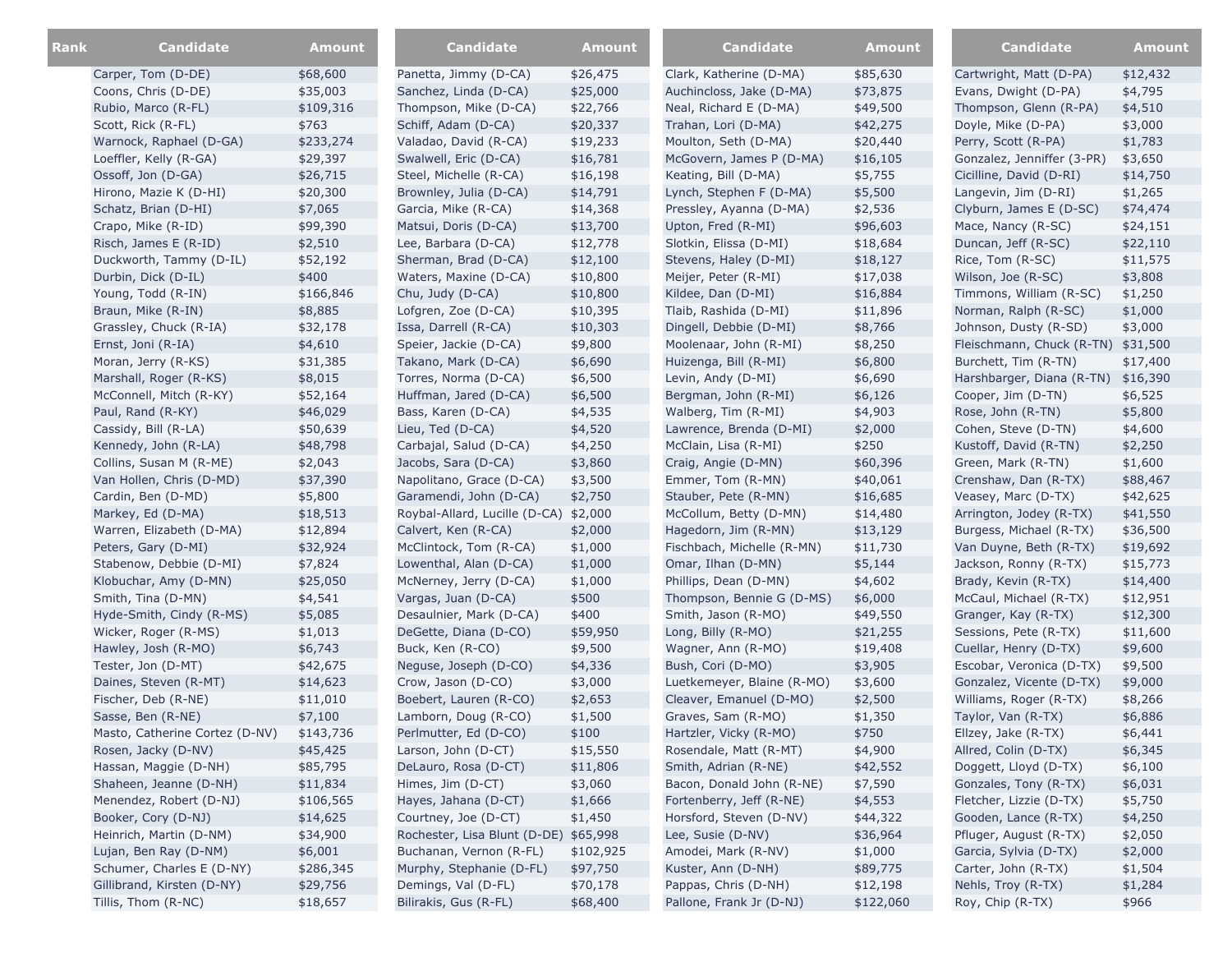| Rank | <b>Candidate</b>             | <b>Amount</b> | <b>Candidate</b>                    | Amount    | <b>Candidate</b>              | Amount    | <b>Candidate</b>                     | <b>Amount</b> |
|------|------------------------------|---------------|-------------------------------------|-----------|-------------------------------|-----------|--------------------------------------|---------------|
|      | Burr, Richard (R-NC)         | \$3,000       | Salazar, Maria (R-FL)               | \$20,740  | Gottheimer, Josh (D-NJ)       | \$93,723  | Gohmert, Louis B Jr (R-TX)           | \$500         |
|      | Hoeven, John (R-ND)          | \$22,581      | Schultz, Debbie Wasserman           | \$15,115  | Sherrill, Mikie (D-NJ)        | \$65,087  | Castro, Joaquin (D-TX)               | \$26          |
|      | Cramer, Kevin (R-ND)         | \$10          | Dunn, Neal (R-FL)                   | \$13,500  | Coleman, Bonnie Watson (D-    | \$53,775  | Babin, Brian (R-TX)                  | \$8           |
|      | Brown, Sherrod (D-OH)        | \$23,657      | Soto, Darren (D-FL)                 | \$11,000  | Malinowski, Tom (D-NJ)        | \$40,301  | Curtis, John (R-UT)                  | \$109,950     |
|      | Lankford, James (R-OK)       | \$60,865      | Castor, Kathy (D-FL)                | \$9,800   | Kim, Andy (D-NJ)              | \$22,999  | Owens, Burgess (R-UT)                | \$18,240      |
|      | Inhofe, James M (R-OK)       | \$3,080       | Steube, Greg (R-FL)                 | \$6,295   | Pascrell, Bill Jr (D-NJ)      | \$18,650  | Moore, Blake (R-UT)                  | \$9,250       |
|      | Wyden, Ron (D-OR)            | \$130,341     | Waltz, Michael (R-FL)               | \$4,930   | Smith, Chris (R-NJ)           | \$17,610  | Stewart, Chris (R-UT)                | \$5,083       |
|      | Merkley, Jeff (D-OR)         | \$785         | Mast, Brian (R-FL)                  | \$4,867   | Payne, Donald M Jr (D-NJ)     | \$16,400  | Welch, Peter (D-VT)                  | \$15          |
|      | Casey, Bob (D-PA)            | \$53,440      | Frankel, Lois (D-FL)                | \$4,500   | Van Drew, Jeff (R-NJ)         | \$11,086  | Plaskett, Stacey (D-VI)              | \$9,520       |
|      | Whitehouse, Sheldon (D-RI)   | \$3,710       | Deutch, Ted (D-FL)                  | \$3,500   | Sires, Albio (D-NJ)           | \$1,000   | Spanberger, Abigail (D-VA) \$30,508  |               |
|      | Reed, Jack (D-RI)            | \$1,250       | Cammack, Kat (R-FL)                 | \$3,500   | Stansbury, Melanie (D-NM)     | \$6,105   | Griffith, Morgan (R-VA)              | \$27,500      |
|      | Scott, Tim (R-SC)            | \$239,881     | Gimenez, Carlos (R-FL)              | \$2,980   | Herrell, Yvette (R-NM)        | \$5,884   | Luria, Elaine (D-VA)                 | \$24,867      |
|      | Thune, John (R-SD)           | \$131,458     | Donalds, Byron (R-FL)               | \$2,648   | Fernandez, Teresa Leger (D-   | \$29      | McEachin, Donald (D-VA)              | \$10,600      |
|      | Rounds, Mike (R-SD)          | \$1,510       | Gaetz, Matt (R-FL)                  | \$2,180   | Suozzi, Tom (D-NY)            | \$43,350  | Beyer, Don (D-VA)                    | \$6,050       |
|      | Blackburn, Marsha (R-TN)     | \$35,495      | Posey, Bill (R-FL)                  | \$1,500   | Katko, John (R-NY)            | \$30,360  | Wexton, Jennifer (D-VA)              | \$2,970       |
|      | Hagerty, Bill (R-TN)         | \$13,529      | Rutherford, John (R-FL)             | \$1,500   | Stefanik, Elise (R-NY)        | \$28,203  | Scott, Bobby (D-VA)                  | \$2,000       |
|      | Cruz, Ted (R-TX)             | \$13,338      | Wilson, Frederica (D-FL)            | \$1,100   | Ocasio-Cortez, Alexandria (D- | \$27,423  | Connolly, Gerry (D-VA)               | \$1,000       |
|      | Cornyn, John (R-TX)          | \$3,665       | Diaz-Balart, Mario (R-FL)           | \$1,000   | Maloney, Sean Patrick (D-NY)  | \$24,440  | Cline, Ben (R-VA)                    | \$500         |
|      | Lee, Mike (R-UT)             | \$45,456      | Franklin, Scott (R-FL)              | \$527     | Rice, Kathleen (D-NY)         | \$23,200  | Wittman, Rob (R-VA)                  | \$383         |
|      | Romney, Mitt (R-UT)          | \$4,810       | Webster, Daniel (R-FL)              | \$3       | Delgado, Antonio (D-NY)       | \$18,722  | Rodgers, Cathy McMorris (R-\$258,410 |               |
|      | Sanders, Bernie (I-VT)       | \$23,050      | Cherfilus-McCormick, Sheila         | \$2       | Clarke, Yvette (D-NY)         | \$12,250  | DelBene, Suzan (D-WA)                | \$53,650      |
|      | Leahy, Patrick (D-VT)        | \$1,525       | Ferguson, Drew (R-GA)               | \$104,500 | Jeffries, Hakeem (D-NY)       | \$11,555  | Schrier, Kim (D-WA)                  | \$29,578      |
|      | Kaine, Tim (D-VA)            | \$15,521      | Carter, Buddy (R-GA)                | \$74,483  | Higgins, Brian M (D-NY)       | \$11,500  | Kilmer, Derek (D-WA)                 | \$28,370      |
|      | Warner, Mark (D-VA)          | \$11,866      | McBath, Lucy (D-GA)                 | \$20,002  | Torres, Ritchie (D-NY)        | \$11,367  | Beutler, Jaime Herrera (R-           | \$22,729      |
|      | Murray, Patty (D-WA)         | \$157,433     | Bourdeaux, Carolyn (D-GA)           | \$19,639  | Maloney, Carolyn (D-NY)       | \$9,900   | Strickland, Marilyn (D-WA) \$12,431  |               |
|      | Cantwell, Maria (D-WA)       | \$345         | Greene, Marjorie Taylor (R-         | \$12,080  | Tonko, Paul (D-NY)            | \$9,250   | Newhouse, Dan (R-WA)                 | \$3,137       |
|      | Manchin, Joe (D-WV)          | \$74,802      | Bishop, Sanford (D-GA)              | \$10,500  | Meeks, Gregory (D-NY)         | \$7,750   | Jayapal, Pramila (D-WA)              | \$2,194       |
|      | Capito, Shelley Moore (R-WV) | \$16,010      | Scott, David (D-GA)                 | \$5,350   | Garbarino, Andrew (R-NY)      | \$6,168   | Smith, Adam (D-WA)                   | \$500         |
|      | Johnson, Ron (R-WI)          | \$24,695      | Johnson, Hank (D-GA)                | \$5,040   | Tenney, Claudia (R-NY)        | \$5,887   | McKinley, David (R-WV)               | \$11,250      |
|      | Baldwin, Tammy (D-WI)        | \$15,609      | Williams, Nikema Natassha           | \$4,040   | Meng, Grace (D-NY)            | \$4,800   | Miller, Carol (R-WV)                 | \$5,250       |
|      | Barrasso, John A (R-WY)      | \$25,721      | Allen, Richard W (R-GA)             | \$1,000   | Bowman, Jamaal (D-NY)         | \$4,766   | Mooney, Alex (R-WV)                  | \$3,500       |
|      | Lummis, Cynthia (R-WY)       | \$2,010       | Simpson, Mike (R-ID)                | \$9,500   | Jones, Mondaire (D-NY)        | \$3,745   | Steil, Bryan (R-WI)                  | \$21,985      |
|      |                              |               | LaHood, Darin (R-IL)                | \$108,200 | Nadler, Jerrold (D-NY)        | \$3,510   | Kind, Ron (D-WI)                     | \$17,337      |
|      |                              |               | Kelly, Robin (D-IL)                 | \$88,800  | Morelle, Joseph D (D-NY)      | \$3,500   | Gallagher, Mike (R-WI)               | \$7,335       |
|      |                              |               | Schneider, Brad (D-IL)              | \$75,131  | Reed, Tom (R-NY)              | \$2,900   | Fitzgerald, Scott (R-WI)             | \$7,060       |
|      |                              |               | Davis, Rodney (R-IL)                | \$36,652  | Malliotakis, Nicole (R-NY)    | \$2,218   | Moore, Gwen (D-WI)                   | \$7,030       |
|      |                              |               | Kinzinger, Adam (R-IL)              | \$25,826  | Jacobs, Chris (R-NY)          | \$1,400   | Pocan, Mark (D-WI)                   | \$6,335       |
|      |                              |               | Casten, Sean (D-IL)                 | \$21,407  | Zeldin, Lee (R-NY)            | \$573     | Tiffany, Tom (R-WI)                  | \$2,800       |
|      |                              |               | Underwood, Lauren A (D-IL) \$14,179 |           | Hudson, Richard (R-NC)        | \$112,625 | Grothman, Glenn S (R-WI)             | \$25          |
|      |                              |               | Davis, Danny K (D-IL)               | \$13,000  | Butterfield, G K (D-NC)       | \$56,400  | Cheney, Liz (R-WY)                   | \$95,388      |
|      |                              |               | Bost, Mike (R-IL)                   | \$12,020  | Ross, Deborah (D-NC)          | \$37,345  |                                      |               |
|      |                              |               | Foster, Bill (D-IL)                 | \$8,620   | McHenry, Patrick (R-NC)       | \$33,500  |                                      |               |
|      |                              |               | Quigley, Mike (D-IL)                | \$6,400   | Murphy, Greg (R-NC)           | \$26,250  |                                      |               |
|      |                              |               | Rush, Bobby (D-IL)                  | \$6,000   | Bishop, Dan (R-NC)            | \$17,325  |                                      |               |
|      |                              |               | Schakowsky, Jan (D-IL)              | \$2,930   | Budd, Ted (R-NC)              | \$9,686   |                                      |               |
|      |                              |               | Newman, Marie (D-IL)                | \$2,443   | Foxx, Virginia (R-NC)         | \$9,500   |                                      |               |
|      |                              |               | Garcia, Jesus (D-IL)                | \$1,045   | Cawthorn, Madison (R-NC)      | \$4,033   |                                      |               |
|      |                              |               | Miller, Mary (R-IL)                 | \$250     | Rouzer, David (R-NC)          | \$3,075   |                                      |               |
|      |                              |               | Davis, Rodney (R-IL)                | \$52,472  | Adams, Alma (D-NC)            | \$2,075   |                                      |               |

Krishnamoorthi, Raja (D-IL) \$51,265 Price, David (D-NC) \$2,000